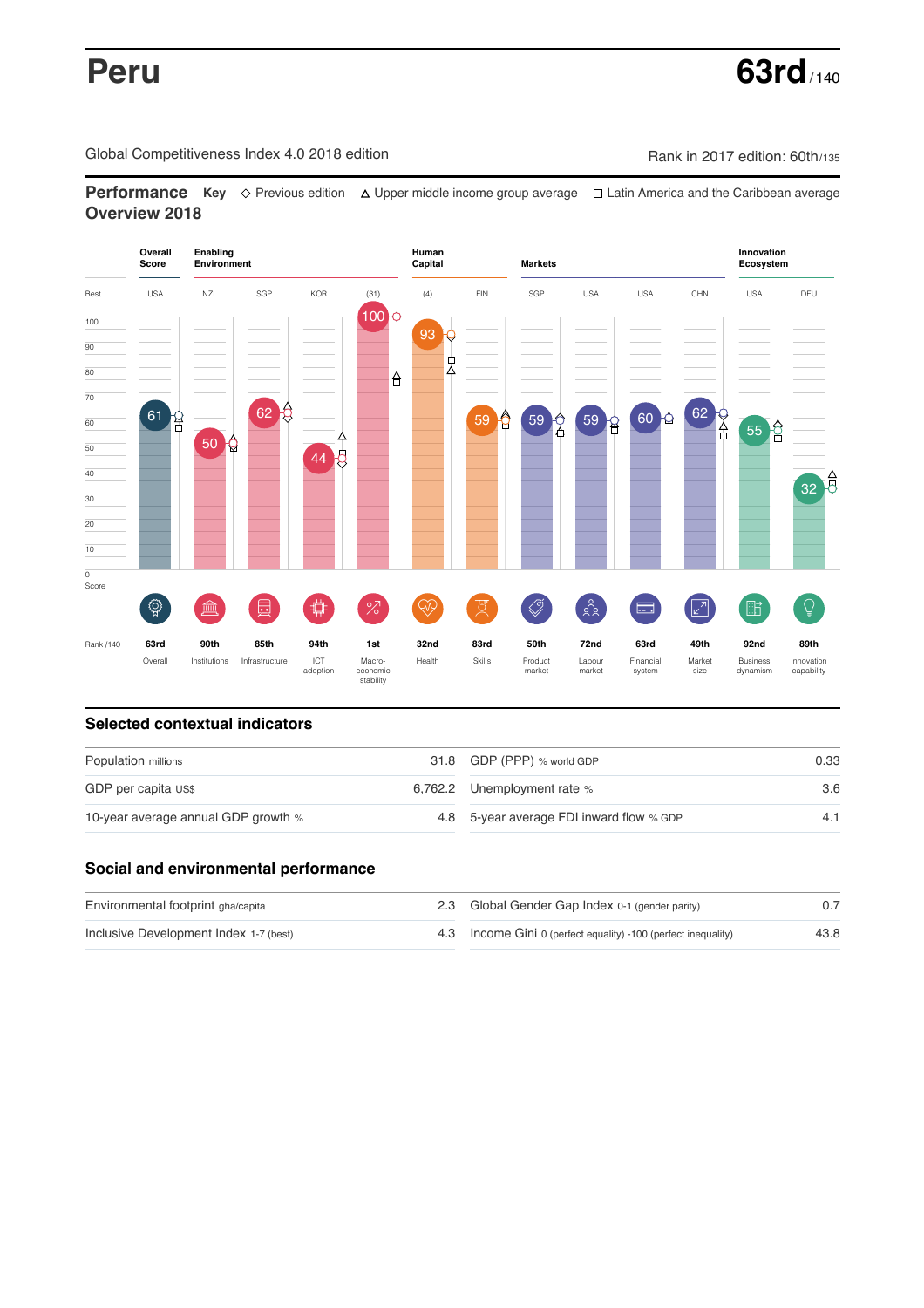## **Peru 63rd**/140

| <b>Index Component</b>                                                   | Value                    | Score *          | Rank/140 | <b>Best Performer</b>       |
|--------------------------------------------------------------------------|--------------------------|------------------|----------|-----------------------------|
| 無<br>Pillar 1: Institutions 0-100 (best)                                 |                          | $50.2$ ↑         | 90       | <b>New Zealand</b>          |
| 1.01 Organized crime 1-7 (best)                                          | 3.2                      | 37.2 ↑           | 129      | Finland                     |
| 1.02 Homicide rate /100,000 pop.                                         | 7.7                      | 75.7 ↓           | 107      | Multiple (9)                |
| 1.03 Terrorism incidence 0 (very high) -100 (no incidence)               | 99.1                     | 99.1 $\sqrt{ }$  | 91       | Multiple (24)               |
| 1.04 Reliability of police services 1-7 (best)                           | 2.6                      | 27.0 ↑           | 136      | Finland                     |
| 1.05 Social capital 0-100 (high)                                         | 49.0                     | 49.0 ↓           | 82       | Australia                   |
| 1.06 Budget transparency 0-100 (best)                                    | 92.3                     | $92.3 =$         | 4        | Multiple (2)                |
| 1.07 Judicial independence 1-7 (best)                                    | 2.8                      | 29.5 $\sqrt{ }$  | 115      | Finland                     |
| 1.08 Efficiency of legal framework in challenging regulations 1-7 (best) | 2.8                      | 29.9 ↓           | 103      | Finland                     |
| 1.09 Freedom of the press 0-100 (worst)                                  | 30.3                     | 69.7 ↑           | 71       | Norway                      |
| 1.10 Burden of government regulation 1-7 (best)                          | 2.5                      | 24.5 ↑           | 128      | Singapore                   |
| 1.11 Efficiency of legal framework in settling disputes 1-7 (best)       | 2.1                      | 18.8 $\sqrt{ }$  | 136      | Singapore                   |
| 1.12 E-Participation Index 0-1 (best)                                    | 0.87                     | 86.5 ↑           | 35       | Multiple (3)                |
| 1.13 Future orientation of government 1-7 (best)                         | 3.1                      | $35.4 +$         | 109      | Singapore                   |
| 1.14 Incidence of corruption 0-100 (best)                                | 37.0                     | 37.0 ↑           | 80       | New Zealand                 |
| 1.15 Property rights 1-7 (best)                                          | 3.6                      | 43.6 ↓           | 117      | Finland                     |
| 1.16 Intellectual property protection 1-7 (best)                         | 3.3                      | 38.9 $\sqrt{ }$  | 121      | Finland                     |
| 1.17 Quality of land administration 0-30 (best)                          | 17.5                     | 58.3 个           | 56       | Singapore                   |
| 1.18 Strength of auditing and reporting standards 1-7 (best)             | 4.7                      | 62.4 $\sqrt{ }$  | 61       | Finland                     |
| 1.19 Conflict of interest regulation 0-10 (best)                         | 7.0                      | $70.0 =$         | 23       | Multiple (2)                |
| 1.20 Shareholder governance 0-10 (best)                                  | 5.3                      | $53.0 =$         | 76       | Kazakhstan                  |
|                                                                          |                          |                  |          |                             |
| 囩<br>Pillar 2: Infrastructure 0-100 (best)                               |                          | 62.4 $\uparrow$  | 85       | Singapore                   |
| 2.01 Road connectivity index 0-100 (best)                                | 48.3                     | $48.3 =$         | 96       | <b>United States</b>        |
| 2.02 Quality of roads 1-7 (best)                                         | 3.2                      | 36.1 $\uparrow$  | 108      | Singapore                   |
| 2.03 Railroad density km of roads/square km                              | 1.6                      | $3.9 =$          | 89       | Multiple (20)               |
| 2.04 Efficiency of train services 1-7 (best)                             | 2.6                      | 27.1 ተ           | 93       | Switzerland                 |
| 2.05 Airport connectivity score                                          | 76,200.0                 | 58.2 ↑           | 50       | Multiple (8)                |
| 2.06 Efficiency of air transport services 1-7 (best)                     | 4.2                      | 53.4 $\sqrt{ }$  | 86       | Singapore                   |
| 2.07 Liner Shipping Connectivity Index 0-157.1 (best)                    | 42.1                     | 42.1 ↑           | 37       | Multiple (4)                |
| 2.08 Efficiency of seaport services 1-7 (best)                           | 3.6                      | 43.7 ↑           | 85       | Singapore                   |
| 2.09 Electrification rate % pop.                                         | 95.1                     | $95.1$ ↑         | 94       | Multiple (66)               |
| 2.10 Electric power transmission and distribution losses % output        | 11.0                     | 92.7 $\sqrt{ }$  | 70       | Multiple (9)                |
| 2.11 Exposure to unsafe drinking water % pop.                            | 6.6                      | $95.3 =$         | 42       | Multiple (23)               |
| 2.12 Reliability of water supply 1-7 (best)                              | 4.6                      | 59.4 $\uparrow$  | 80       | Switzerland                 |
| ₽<br>Pillar 3: ICT adoption 0-100 (best)                                 |                          | 43.9 ↑           | 94       | Korea, Rep.                 |
| 3.01 Mobile-cellular telephone subscriptions /100 pop.                   | 121.0                    | 100.0 $\uparrow$ | 65       | Multiple (68)               |
| 3.02 Mobile-broadband subscriptions /100 pop.                            | 64.2                     | n/a              | 77       | <b>United Arab Emirates</b> |
| 3.03 Fixed-broadband Internet subscriptions /100 pop.                    | 7.2                      | 14.4 $\uparrow$  | 84       | Switzerland                 |
| 3.04 Fibre Internet subscriptions /100 pop.                              | 0.0                      | n/a              | 95       | Korea, Rep.                 |
| 3.05 Internet users % pop.                                               | 45.5                     | 45.5 ↑           | 89       | Iceland                     |
| <sup>%</sup> Pillar 4: Macroeconomic stability 0-100 (best)              | $\overline{\phantom{0}}$ | $100.0 =$        | 1        | Multiple (31)               |
| 4.01 Inflation annual % change                                           | 3.2                      | $100.0 =$        | 1        | Multiple (74)               |
| 4.02 Debt dynamics 0-100 (best)                                          | 100.0                    | $100.0 =$        | 1        | Multiple (36)               |
| Qv                                                                       |                          | 93.3 $\uparrow$  | 32       |                             |
| Pillar 5: Health 0-100 (best)                                            |                          |                  |          | Multiple (4)                |
| 5.01 Healthy life expectancy years                                       | 69.8                     | $93.3$ 1         | 31       | Multiple (4)                |
| 섯<br>Pillar 6: Skills 0-100 (best)                                       |                          | 58.6 $\sqrt{ }$  | 83       | <b>Finland</b>              |
| 6.01 Mean years of schooling Years                                       | 9.1                      | $60.7 =$         | 73       | Finland                     |
| 6.02 Extent of staff training 1-7 (best)                                 | 3.3                      | 38.4 ↓           | 124      | Switzerland                 |
| 6.03 Quality of vocational training 1-7 (best)                           | 3.9                      | 47.5 ↓           | 83       | Switzerland                 |
| 6.04 Skillset of graduates 1-7 (best)                                    | 3.7                      | 45.1 ↓           | 95       | Switzerland                 |
| Digital skills among population 1-7 (best)<br>6.05                       | 3.6                      | 42.8 ↓           | 111      | Sweden                      |
| Ease of finding skilled employees 1-7 (best)<br>6.06                     | 3.6                      | 43.9 ↓           | 106      | <b>United States</b>        |
| 6.07 School life expectancy Years                                        | 13.4                     | $74.4 =$         | 80       | Multiple (9)                |
| 6.08 Critical thinking in teaching 1-7 (best)                            | 2.9                      | 31.8 $\sqrt{ }$  | 108      | <b>United States</b>        |
| 6.09 Pupil-to-teacher ratio in primary education Ratio                   | 18.3                     | 79.2 ↓           | 67       | Multiple (6)                |